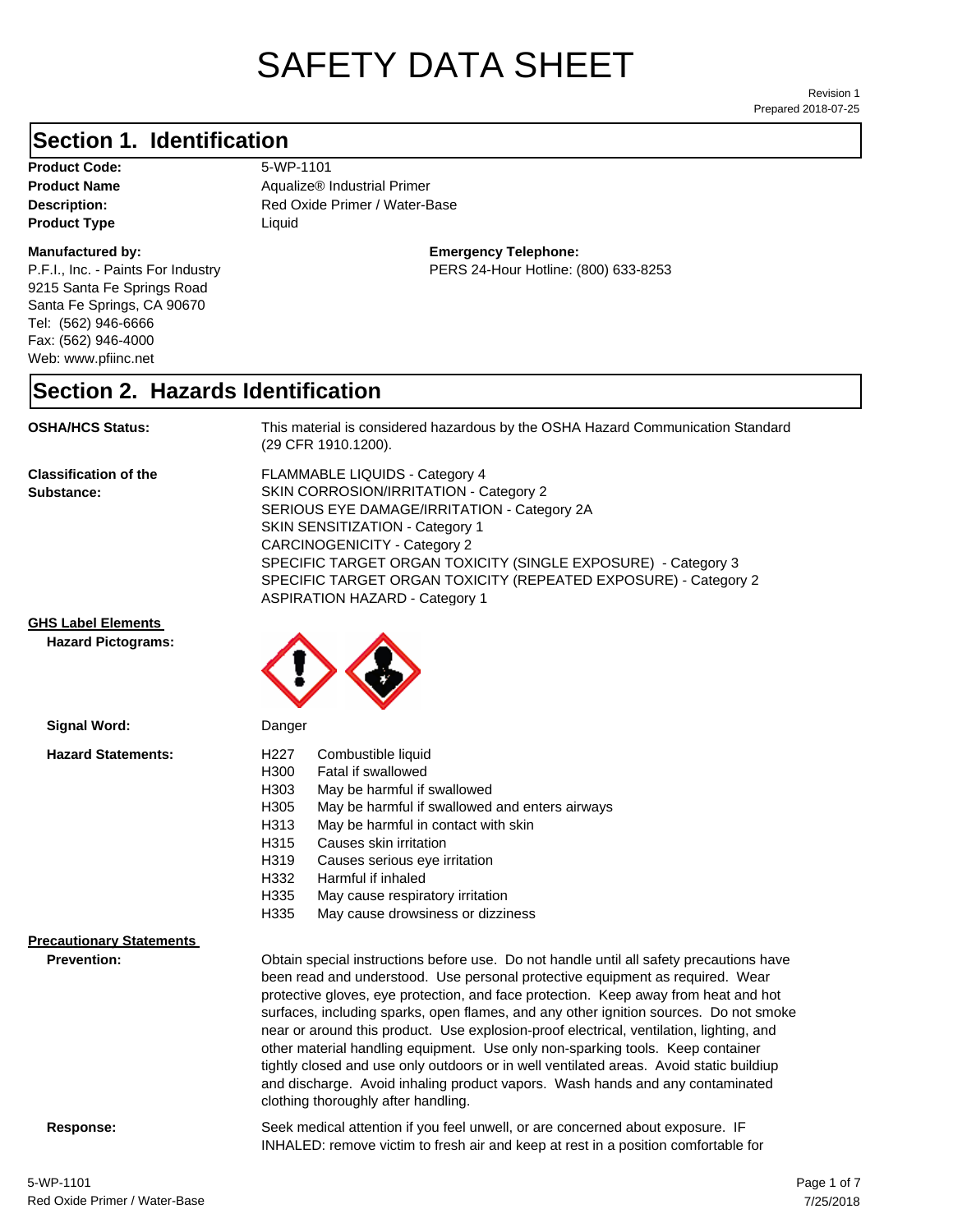| Storage & Disposal:                         | breathing. IF SWALLOWED: contact a poison control center or physician immediately.<br>Do not induce vomiting. IN CASE OF SKIN OR HAIR CONTACT: remove all<br>contaminated clothing, and wash skin with soap and water. If irritation or rash occurs,<br>get medical attention. IF IN EYES: rinse with copious amounts of water for several<br>minutes. Remove contact lenses, if present and easy to do so. If eye irritation persists,<br>seek medical attention.<br>Store in a locked and secure environment. Store in a cool, well ventilated area away<br>from direct sunlight and heat. Dispose of contents and container in accordance with all<br>local, regional, state, and federal regulations.                                                                                                                                                                                                                                                                                                                |
|---------------------------------------------|--------------------------------------------------------------------------------------------------------------------------------------------------------------------------------------------------------------------------------------------------------------------------------------------------------------------------------------------------------------------------------------------------------------------------------------------------------------------------------------------------------------------------------------------------------------------------------------------------------------------------------------------------------------------------------------------------------------------------------------------------------------------------------------------------------------------------------------------------------------------------------------------------------------------------------------------------------------------------------------------------------------------------|
| <b>Supplemental Label</b><br>Elements:      | Ensure adequate ventilation at all times when using this product and when sanding the<br>dried film. Wear an appropriate, NIOSH approved particulate respirator. Follow all<br>respirator manufacturer's directions for proper use. Abrading or sanding this product's<br>dried film may release crystalline silica which has been shown to cause lung damage<br>and may cause cancer following long term exposure. Rags, sandpaper, steel wool,<br>and other abrading materials or waste containing this product may spontaneously<br>combust when improperly disposed of. Product contains solvents which can cause<br>permanent brain and nervous system damage. Intentional misuse by concentrating<br>and inhaling the contents of this product can be harmful or fatal. Do not transfer<br>contents to another container.<br>PROPOSITION 65 WARNING: this product contains chemicals known to the State of<br>California to cause cancer and birth defects or other reproductive harm.<br>FOR INDUSTRIAL USE ONLY. |
| <b>Hazards not otherwise</b><br>classified: | None known.                                                                                                                                                                                                                                                                                                                                                                                                                                                                                                                                                                                                                                                                                                                                                                                                                                                                                                                                                                                                              |

# **Section 3. Composition/Information on Ingredients**

Chemical Name / CAS No

Talc 14807-96-6 10 to 20%

Ethylene Glycol Monobutyl Ether 111-76-2 5 to 10% Vapor Pressure: .11 kPa

## **Section 4. First Aid Measures**

#### **Description of First Aid Measures**

| <b>Eye Contact:</b>  | Immediately flush eyes with copious amounts of water. Remove any contact lenses.<br>Rinse for at least 10 minutes. Get medical attention. Chemical burns must be treated<br>promptly by a physician.                                                                                                                                                                                                                                                                                                                                                      |
|----------------------|-----------------------------------------------------------------------------------------------------------------------------------------------------------------------------------------------------------------------------------------------------------------------------------------------------------------------------------------------------------------------------------------------------------------------------------------------------------------------------------------------------------------------------------------------------------|
| Inhalation:          | Remove victim to fresh air and maintain in a rest position comfortable for breathing. If<br>fumes are still present, all rescuers should wear appropriate respirators. If victim<br>exhibits irregular breathing, trained personnel should provide artificial respiration or<br>oxygen. Mouth-to-mouth resuscitation may be dangerous. If necessary, contact a<br>poison control center or physician immediately. If victim is unconscious, place in a<br>recovery position and seek medical help immediately. Maintain an open airway for the<br>victim. |
| <b>Skin Contact:</b> | Wash affected areas with soap and water. Remove contaminated clothing and shoes.<br>Continue to rinse the affected area for at least ten minutes. Get medical attention if<br>discomfort continues. Avoid further exposure in the event of any symptoms or<br>complaints.                                                                                                                                                                                                                                                                                 |
| Ingestion:           | If product is ingested, contact a poison control center or a physician immediately. Do<br>not induce vomitting. Rinse mouth with water and remove dentures, if any. Remove<br>victim to fresh air and keep at rest in a comfortable position to facilitate breathing. If<br>the victim is conscious and the product has been swallowed, provide small quantities of<br>water to drink. Cease if the victim feels sick, as vomitting may be dangerous.<br>Aspiration hazard if swallowed. This product can enter the lungs and cause damage.               |
| 5-WP-1101            | Page 2 of 7                                                                                                                                                                                                                                                                                                                                                                                                                                                                                                                                               |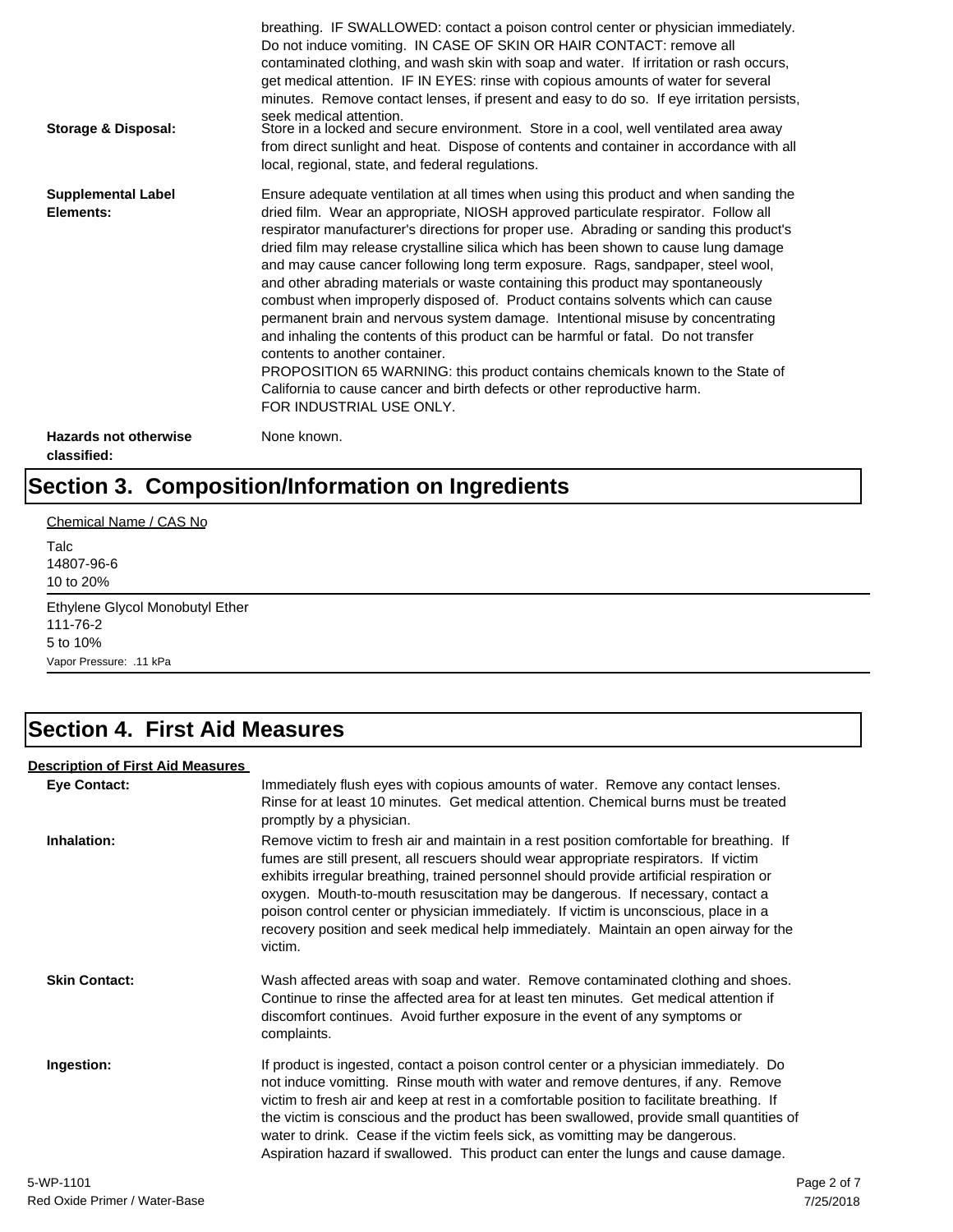If vomitting occurs, the head should be kept low so that vomit does not enter the lungs. Never administer anything by mouth to an unconscious person. If unconscious, place in a recovery position while medical attention is sought. Maintain an open airway for the victim.

| <b>Potential Acute Health Effects</b>               |                                                                                                                                                                                                                                                                                                                                                              |  |
|-----------------------------------------------------|--------------------------------------------------------------------------------------------------------------------------------------------------------------------------------------------------------------------------------------------------------------------------------------------------------------------------------------------------------------|--|
| <b>Eve Contact:</b>                                 | Causes serious eye irritation.                                                                                                                                                                                                                                                                                                                               |  |
| Inhalation:                                         | Can cause central nervous system depression. May cause drowsiness and dizziness<br>as well as respiratory irritation.                                                                                                                                                                                                                                        |  |
| <b>Skin Contact:</b>                                | Causes skin irritation. May cause an allergic skin reaction.                                                                                                                                                                                                                                                                                                 |  |
| Ingestion:                                          | Can cause central nervous system depression. May be fatal if swallowed and allowed<br>to enter airways. Irritating to mouth, throat and stomach.                                                                                                                                                                                                             |  |
| <b>Over-Exposure Signs &amp; Symptoms</b>           |                                                                                                                                                                                                                                                                                                                                                              |  |
| <b>Eve Contact:</b>                                 | Adverse symptoms may include: pain or irritation, watering, redness.                                                                                                                                                                                                                                                                                         |  |
| Inhalation:                                         | Adverse symptoms may include: respiratory tract irritation, coughing, nausea or<br>vomiting, headache, drowsiness or fatigue, dizziness or vertigo, unconsciousness.                                                                                                                                                                                         |  |
| <b>Skin Contact:</b>                                | Adverse symptoms may include: irritation, redness.                                                                                                                                                                                                                                                                                                           |  |
| Ingestion:                                          | Adverse symptoms may include: nausea, vomiting.                                                                                                                                                                                                                                                                                                              |  |
|                                                     | Indication of immediate medical attention and special treatment needed                                                                                                                                                                                                                                                                                       |  |
| <b>Notes to Physician:</b>                          | Treat symptomatically. Contact poison treatment specialists if large quantities have<br>been ingested or inhaled.                                                                                                                                                                                                                                            |  |
| <b>Specific Treatments:</b>                         | None specified.                                                                                                                                                                                                                                                                                                                                              |  |
| <b>Protection of First Aid</b><br><b>Providers:</b> | No action should be taken involving any personal risk or without proper training. If<br>fumes are still present, rescuers should wear appropriate respirators or a self<br>contained breathing apparatus. Mouth-to-mouth resuscitation may be dangerous for<br>the first aid provider. Wash all contaminated clothing with soap and water before<br>removal. |  |

## **Section 5. Fire Fighting Measures**

| <b>Extinguishing Media</b>                        |                                                                                                                                                                                                                                                                                                                                                                              |
|---------------------------------------------------|------------------------------------------------------------------------------------------------------------------------------------------------------------------------------------------------------------------------------------------------------------------------------------------------------------------------------------------------------------------------------|
| Suitable Media:                                   | Dry chemical, CO2, water spray (fog), foam, dry sand.                                                                                                                                                                                                                                                                                                                        |
| Unsuitable Media:                                 | Do not use water jet.                                                                                                                                                                                                                                                                                                                                                        |
| <b>Specific Hazards:</b>                          | Combustible liquid. Closed containers may explode when exposed to extreme heat as<br>a result of buildup of steam. Keep containers tightly closed and isolate from heat,<br>electrical equipment, sparks, and open flames. No unusual fire or explosion hazards<br>noted.                                                                                                    |
| <b>Special Firefighting</b><br><b>Procedures:</b> | Water may be used to cool closed containers to prevent pressure buildup and possible<br>autoignition or explosion. Evacuate area and fight fire from safe distance. Containers<br>may explode when heated. Firefighters should wear appropriate protective equipment<br>and self-contained breathing apparatus with a full face-piece operated in positive<br>pressure mode. |

## **Section 6. Accidental Release Measures**

| <b>Environmental Precautions:</b>                               | Avoid dispersal of spilled material and runoff from contacting soil, waterways, drains,<br>and sewers. Inform the relevant authorities if the product has caused environmental<br>pollution.                                                                                                                                                                                                              |             |
|-----------------------------------------------------------------|-----------------------------------------------------------------------------------------------------------------------------------------------------------------------------------------------------------------------------------------------------------------------------------------------------------------------------------------------------------------------------------------------------------|-------------|
| <b>Steps to be Taken if Material</b><br>is Released or Spilled: | Contain spilled liquid with sand or earth. Do not use combustible materials such as<br>sawdust. Eliminate all ignition sources and use explosion-proof equipment. Place<br>material in a container and dispose of according to local, regional, state, and federal<br>regulations. Ventilate area and remove product with inert absorbent and non-sparking<br>tools. Do not incinerate closed containers. |             |
| <b>Small Spills:</b>                                            | Stop leak if doing so can be done without risk. Remove containers from spill area.<br>Use non-sparking tools. Dilute with water and mop up if water-soluble. If not<br>water-soluble, absorb with inert dry material and place in appropriate waste container.                                                                                                                                            |             |
| 5-WP-1101                                                       |                                                                                                                                                                                                                                                                                                                                                                                                           | Page 3 of 7 |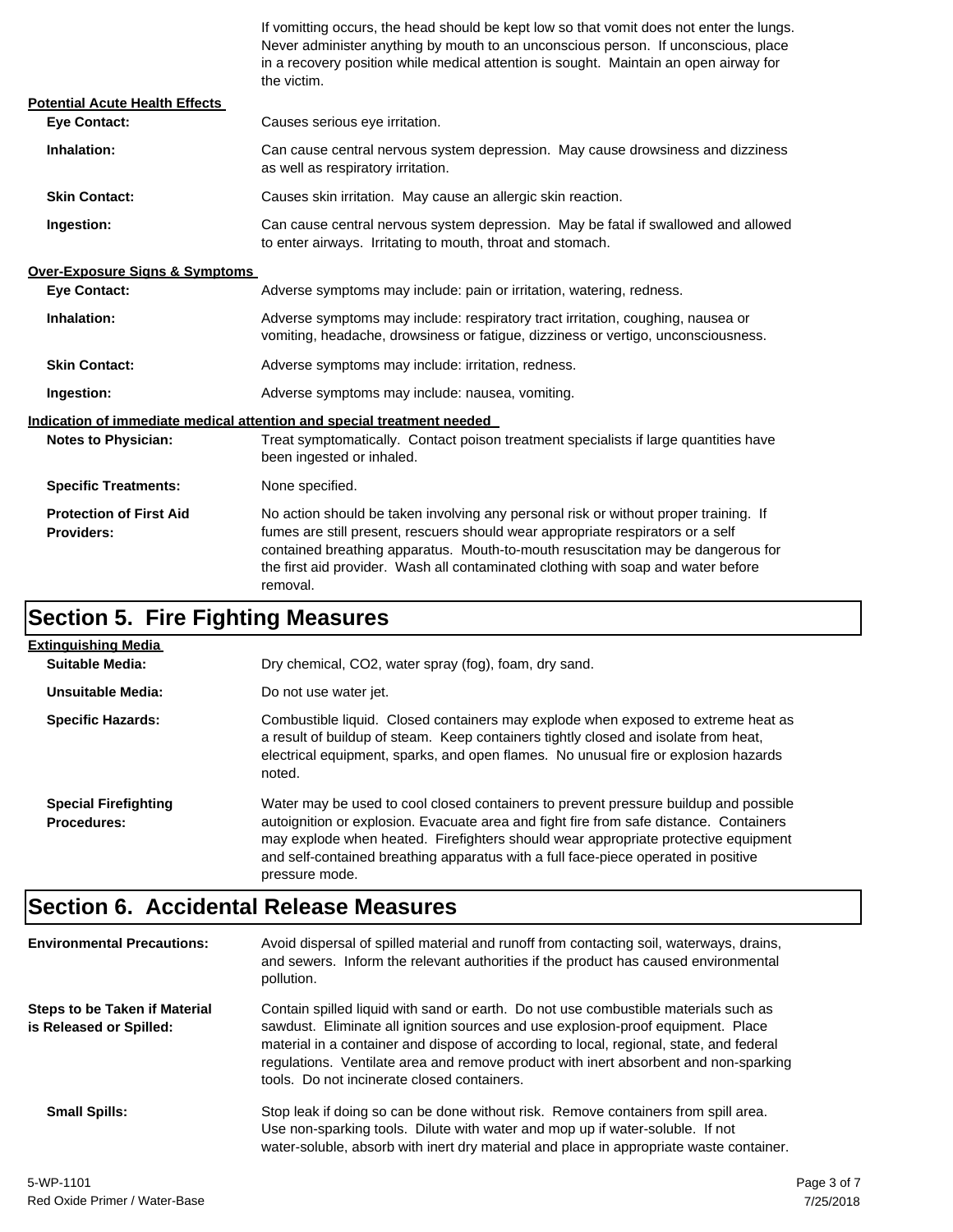Dispose of via a licensed waste disposal contractor.

Large Spills: Stop leak if doing so can be done without risk. Remove containers from spill area. Use non-sparking tools. Approach the release from upwind. Prevent entry into sewers, waterways, basements, or confined areas. Wash spillages into an effluent treatment plant or proceed as follows: contain and collect spillage with inert absorbent materials and place in a container for disposal according to local regulations. Dispose of via a licensed waste disposal contractor. See Section 1 for emergency contact information and Section 13 for waste disposal.

#### **Section 7. Handling and Storage**

**Handling:** Wash thoroughly after handling. Eating, drinking, and smoking should be prohibited in areas where this material is handled, stored, and processed. Wash hands and face before eating or drinking. Remove contaminated clothing and launder before reuse. Use only with adequate ventilation. Follow all SDS and label precautions even after container is emptied, as it may retain product residues. Avoid breathing fumes, vapors, or mist. Avoid contact with eyes, skin, and clothing.

Storage: Store in a dry, cool, well ventilated place. Keep container tightly closed while not in use. Isolate from heat, electrical equipment, sparks, and open flame. Do not store above 120 degrees Fahrenheit. Protect from heat, moisture, and foreign materials.

### **Section 8. Exposure Controls/Personal Protection**

| Chemical Name / CAS No<br>Talc<br>14807-96-6<br>10 to 20%                              | <b>OSHA Exposure Limits</b><br>20 mppcf                                                                                                                                                                                                                                                                                                                                                                                                                                                                                                                                                                                                                                                                                                                                                                               | <b>ACGIH Exposure Limits</b><br>$2$ mg/m $3$                                                                                                                                                                                                                                                                                                                                                                                                                                                                                                                                                                                        | <b>Other Exposure Limits</b> |
|----------------------------------------------------------------------------------------|-----------------------------------------------------------------------------------------------------------------------------------------------------------------------------------------------------------------------------------------------------------------------------------------------------------------------------------------------------------------------------------------------------------------------------------------------------------------------------------------------------------------------------------------------------------------------------------------------------------------------------------------------------------------------------------------------------------------------------------------------------------------------------------------------------------------------|-------------------------------------------------------------------------------------------------------------------------------------------------------------------------------------------------------------------------------------------------------------------------------------------------------------------------------------------------------------------------------------------------------------------------------------------------------------------------------------------------------------------------------------------------------------------------------------------------------------------------------------|------------------------------|
| Ethylene Glycol Monobutyl<br>Ether<br>111-76-2<br>5 to 10%<br>Vapor Pressure: . 11 kPa | 50 ppm                                                                                                                                                                                                                                                                                                                                                                                                                                                                                                                                                                                                                                                                                                                                                                                                                | 20 ppm                                                                                                                                                                                                                                                                                                                                                                                                                                                                                                                                                                                                                              |                              |
| <b>Engineering Controls:</b>                                                           |                                                                                                                                                                                                                                                                                                                                                                                                                                                                                                                                                                                                                                                                                                                                                                                                                       | Use process enclosures, local exhaust ventilation, or other engineering controls to<br>keep worker exposure to airborne contaminants below any recommended or statutory<br>limits. The engineering controls also need to keep gas, vapor, or dust concentrations<br>below any lower explosive limits. Use explosion-proof ventilation equipment.                                                                                                                                                                                                                                                                                    |                              |
| <b>Environmental Controls:</b>                                                         | Emissions from ventilation or work process equipment should be checked to ensure<br>they comply with the requirements of environmental protection legislation. In some<br>cases, fume scrubbers, filters, and other engineering modifications to the process<br>equipment may be required to reduce emissions to acceptable levels.                                                                                                                                                                                                                                                                                                                                                                                                                                                                                   |                                                                                                                                                                                                                                                                                                                                                                                                                                                                                                                                                                                                                                     |                              |
| <b>Respiratory Protection:</b>                                                         | Use a properly fitted, air-purifying or air-fed respirator complying with an approved<br>standard if a risk assessment indicates this is necessary. Respiratory protection<br>programs that meet OSHA 1910.134 and ANSI Z88.2 requirements must be followed<br>when workplace conditions warrant a respirator's use. A NIOSH/MSHA approved<br>respirator with an organic vapor cartridge may be permissible under circumstances<br>where airborne concentrations are expected to exceed exposure limits. Protection<br>provided by air purifying respirators is limited. Use a positive pressure, air supplied<br>respirator if there is any potential for an uncontrolled release, exposure levels are not<br>known, or in any circumstances where air purifying respirators may not provide<br>adequate protection. |                                                                                                                                                                                                                                                                                                                                                                                                                                                                                                                                                                                                                                     |                              |
| <b>Skin Protection:</b>                                                                | used.                                                                                                                                                                                                                                                                                                                                                                                                                                                                                                                                                                                                                                                                                                                                                                                                                 | Use impervious, chemical resistant gloves to prevent prolonged skin contact and<br>absorption of material through the skin. Nitrile or neoprene gloves may afford<br>adequate protection. Personal protective equipment for the body should be selected<br>based on the task being performed and the risks involved, and should be approved by<br>a specialist before handling this product. Where there is a risk of ignition from static<br>electricity, wear anti-static protective clothing. For best protection, the clothing should<br>include anti-static boots, gloves, and overalls. Appropriate footwear should always be |                              |
|                                                                                        |                                                                                                                                                                                                                                                                                                                                                                                                                                                                                                                                                                                                                                                                                                                                                                                                                       |                                                                                                                                                                                                                                                                                                                                                                                                                                                                                                                                                                                                                                     |                              |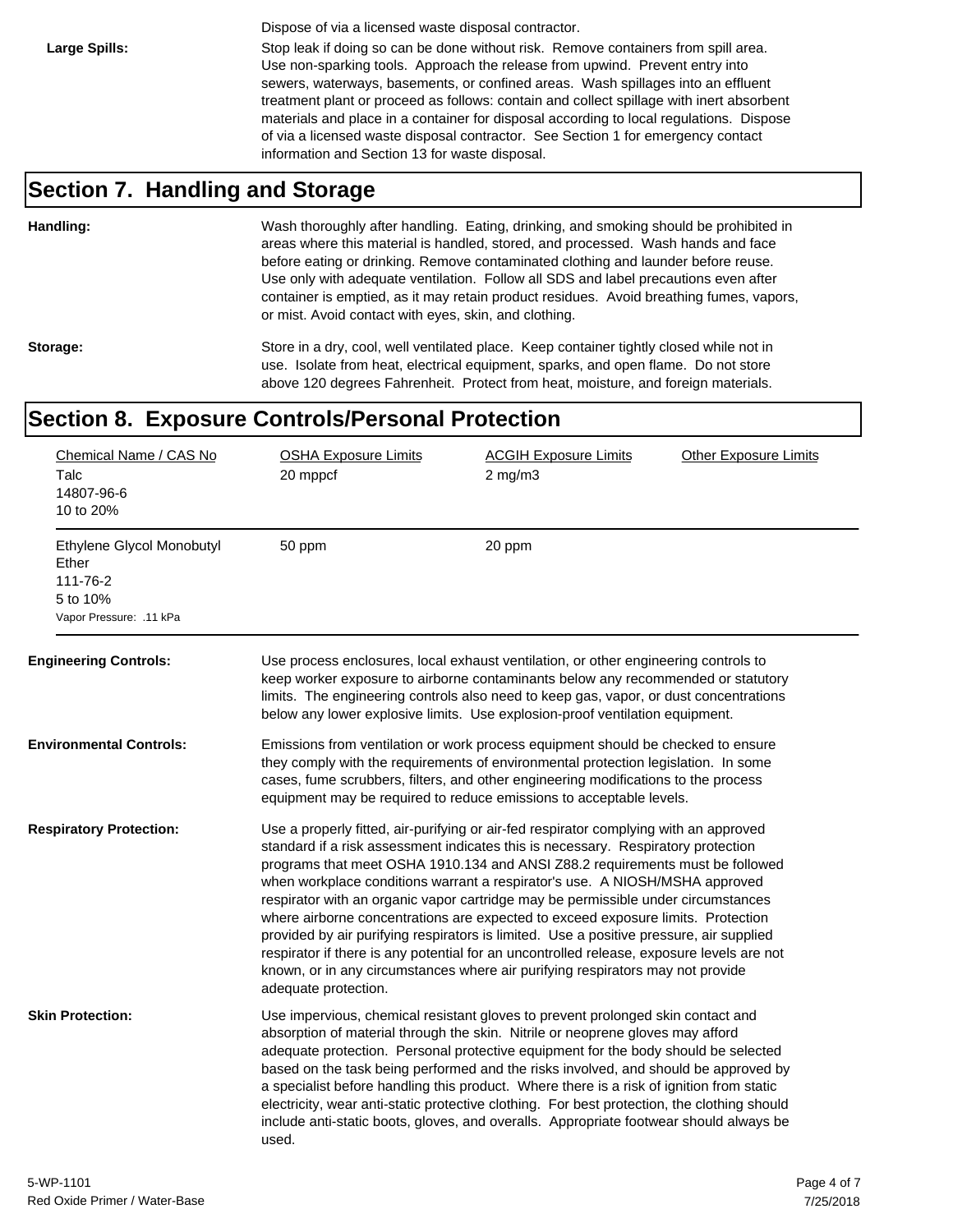| <b>Eye Protection:</b> |  |
|------------------------|--|
|                        |  |

Safety eyewear, such as splash goggles or a full face shield, should be worn at all times to protect against splashes of liquids.

**Hygienic Measures:** Wash thoroughly with soap and water before eating, drinking, or smoking. Remove contaminated clothing immediately and launder before reuse.

## **Section 9. Physical and Chemical Properties**

Physical State: Liquid Odor: Solvent odor

| Vapor Density                                     | Heavier than air            |
|---------------------------------------------------|-----------------------------|
| Vapor Density                                     | 3.98                        |
| Vapor Pressure                                    | 7 hPa                       |
| <b>Evaporation Rate</b>                           | Slower than ether           |
| <b>Boiling Point</b>                              | 171 C                       |
| Specific Gravity (SG)                             | 1.262                       |
| Material VOC (Lb / Gal)                           | 1.21                        |
| Material VOC $(g/L)$                              | 145.30                      |
| Coating VOC (Lb/Gal)                              | 2.29                        |
| Coating VOC (g/L)                                 | 274.78                      |
| Flash Point:                                      | 61 Celsius (142 Fahrenheit) |
| Autoignition:                                     | Not available               |
| LEL:                                              | $1.1\%$                     |
| UEL:                                              | 10.6%                       |
| <b>Partition Coefficient.</b><br>n-octanol/water: | Not available               |
| Auto-ignition temperature:                        | Not available               |

# **Section 10. Stability and Reactivity**

| <b>Conditions to Avoid:</b>      | Avoid temperatures above 120 degrees Fahrenheit. Avoid all possible sources of<br>ignition. Do not pressurize, cut, weld, braze, drill, or expose containers to heat. Do not<br>allow vapor to accumulate in low or confined areas. Avoid contact with strong acid and<br>strong bases. |
|----------------------------------|-----------------------------------------------------------------------------------------------------------------------------------------------------------------------------------------------------------------------------------------------------------------------------------------|
| Incompatibility:                 | Incompatible with strong oxidizing agents.                                                                                                                                                                                                                                              |
| <b>Hazardous Decomposition:</b>  | By open flame, carbon monoxide and carbon dioxide. When heated to decomposition,<br>product emits acrid smoke and irritating fumes. Contains solvents which may form<br>carbon monoxide, carbon dioxide, and formaldehyde.                                                              |
| <b>Hazardous Polymerization:</b> | Will not occur under normal conditions.                                                                                                                                                                                                                                                 |
| Stability:                       | The product is stable.                                                                                                                                                                                                                                                                  |

# **Section 11. Toxicological Information**

| <b>Effects of Over-Exposure</b> |                                                                                                                                                                                                                                                                                                                                                  |
|---------------------------------|--------------------------------------------------------------------------------------------------------------------------------------------------------------------------------------------------------------------------------------------------------------------------------------------------------------------------------------------------|
| <b>Eve Contact:</b>             | Causes serious eye irritation.                                                                                                                                                                                                                                                                                                                   |
| <b>Skin Contact:</b>            | Prolonged or repeated skin contact may cause irritation. Allergic reactions are<br>possible.                                                                                                                                                                                                                                                     |
| Inhalation:                     | Harmful if inhaled. High gas, vapor, mist, or dust concentrations may be harmful if<br>inhaled. Avoid breathing fumes, spray, vapors, or mist. May cause headaches and<br>dizziness. High vapor concentrations are irritating to the eyes, nose, throat, and lungs.<br>Prolonged or excessive inhalation may cause respiratory tract irritation. |
| Ingestion:                      | Harmful or fatal if swallowed. Aspiration hazard if swallowed; can enter lungs and<br>cause damage.                                                                                                                                                                                                                                              |
| <b>Chronic Hazards:</b>         | High concentrations may lead to central nervous system effects (drowsiness,<br>dizziness, nausea, headaches, paralysis, burred vision) and damage. Reports have                                                                                                                                                                                  |
| -                               |                                                                                                                                                                                                                                                                                                                                                  |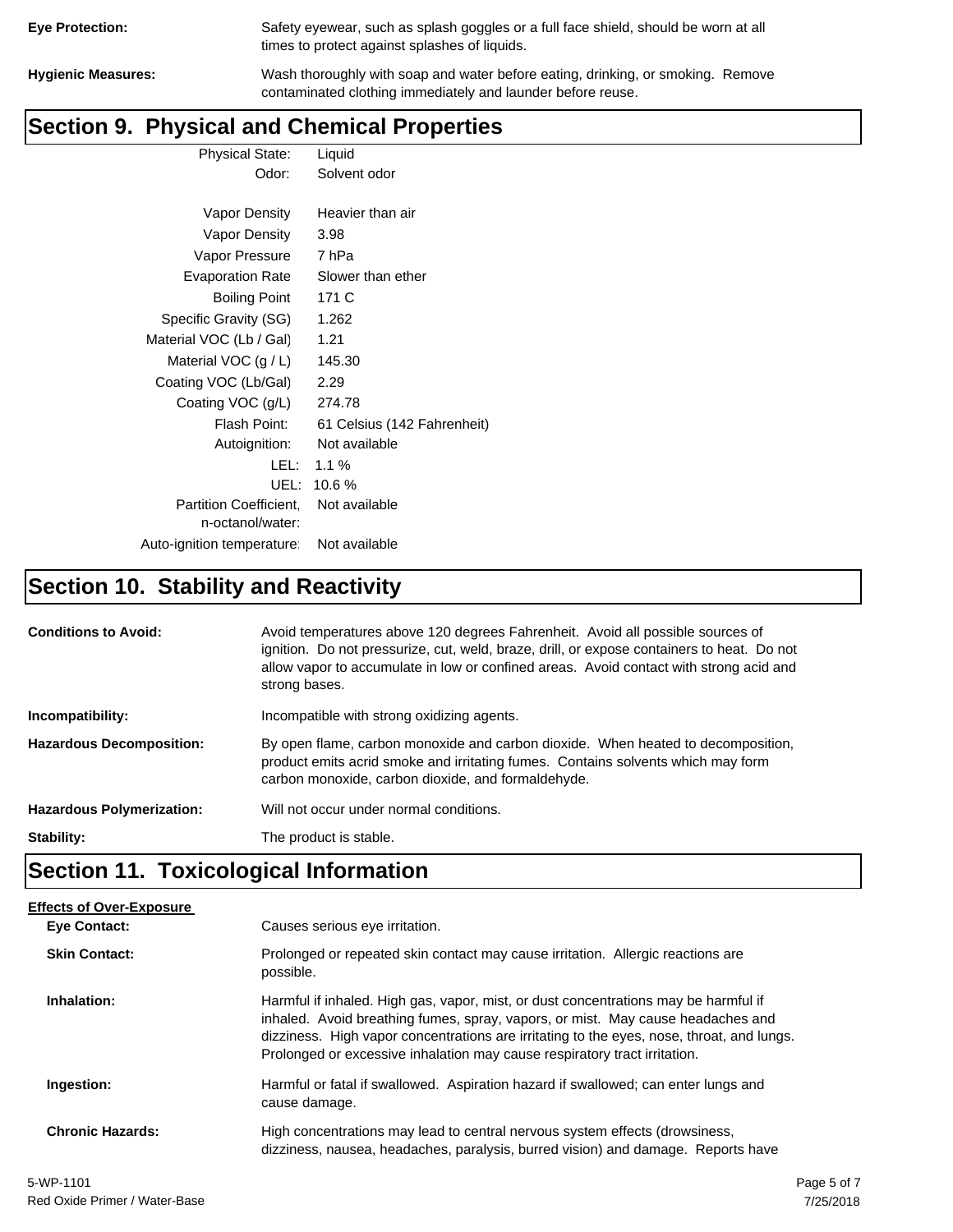|                                 | associated repeated and prolonged occupational overexposure to solvents with<br>permanent brain and nervous system damage. Contains carbon black pigment.<br>Chronic inflammation, lung fibrosis, and lung tumors have been observed in<br>experimental tests involving rats exposed to excessive concentrations of carbon black<br>and several insoluble dust particles for long periods of time. Tumors have not been<br>observed in other species under similar circumstances. Epidemiological studies of<br>North American workers show no evidence of clinically significant negative health<br>effects from occupational exposure to carbon black. Carbon black is listed as a Group<br>2B - Possibly Carcinogenic to Humans, by IARC and is proposed to be listed as A4 -<br>Not Classified as a Human Carcinogen by the American Conference of Governmental<br>Industrial Hygienists. Significant exposure is unlikely during typical application of this<br>product by roller or brush. Risk of overexposure depends on the duration and level of<br>exposure to dust from such processes as repeated sanding of dried surfaces, or<br>inhalation of spray mist, and the actual concentration of carbon black in the product<br>formula. |
|---------------------------------|---------------------------------------------------------------------------------------------------------------------------------------------------------------------------------------------------------------------------------------------------------------------------------------------------------------------------------------------------------------------------------------------------------------------------------------------------------------------------------------------------------------------------------------------------------------------------------------------------------------------------------------------------------------------------------------------------------------------------------------------------------------------------------------------------------------------------------------------------------------------------------------------------------------------------------------------------------------------------------------------------------------------------------------------------------------------------------------------------------------------------------------------------------------------------------------------------------------------------------------------------|
|                                 | Product contains titanium dioxide, which is listed as a Group 2B - Possibly<br>Carcinogenic to Humans by IARC. No significant exposure to titanium dioxide is<br>anticipated while using this product, in which titanium dioxide is bound to other<br>materials including resin and other pigments, during brush or rolling application.<br>Overexposure risks depend on duration and level of exposure to dust, such as from<br>repeated sanding of this product's dried film, or inhalation of spray mist, and the actual<br>concentration of titanium dioxide in the product formula. For additional information,<br>refer to IARC Monograph, Volume 93, 2010.                                                                                                                                                                                                                                                                                                                                                                                                                                                                                                                                                                                 |
| <b>Primary Routes of Entry:</b> | Eye contact, ingestion, inhalation, absorption through the skin, skin contact.                                                                                                                                                                                                                                                                                                                                                                                                                                                                                                                                                                                                                                                                                                                                                                                                                                                                                                                                                                                                                                                                                                                                                                    |
| <b>Acute Toxicity Values:</b>   | Acute effects of this product have not been tested. Available data on individual<br>components, if any, will be listed below.                                                                                                                                                                                                                                                                                                                                                                                                                                                                                                                                                                                                                                                                                                                                                                                                                                                                                                                                                                                                                                                                                                                     |

### **Section 12. Ecological Information**

**Ecological Information:** Product is a mixture of listed components.

### **Section 13. Disposal Information**

**Disposal Considerations:** The generation of waste should be avoided or minimized wherever possible. Disposal of this product, solutions, and any by-products should at all times comply with relevant environmental protection regulations and waste disposal regulations, in addition to any local or regional restrictions which may be in effect. Surplus and non-recyclable products should be disposed of via a licensed waste disposal contractor. Waste should not be disposed of untreated to the sewer unless fully compliant with the requirements of all authorities with jurisdiction. Waste packaging should be recycled whenever possible. Incineration or landfill should only be considered when recycling is not feasible. Take care when handling empty containers as they may retain some residual product. Vapor from residue may create a flammable or explosive atmosphere within the used container. Do not expose empty containers to heat or sparks, and do not weld, cut, or grind used containers unless they have been thoroughly cleaned. Avoid contact of spilled material with soil, waterways, drains, and sewer systems.

## **Section 14. Transport Information**

|                          | Domestic (US DOT)        | <b>International (IMDG)</b> | Air (IATA)               | <b>Canada (TDG)</b>      |
|--------------------------|--------------------------|-----------------------------|--------------------------|--------------------------|
| <b>UN Number:</b>        | Not Regulated            | Not Regulated               | Not Regulated            | Not Regulated            |
| <b>UN Shipping Name:</b> | $\overline{\phantom{0}}$ | $\overline{\phantom{0}}$    | $\overline{\phantom{0}}$ | ۰                        |
| <b>Hazard Class:</b>     | $\overline{\phantom{0}}$ | $\overline{\phantom{0}}$    | $\overline{\phantom{0}}$ | $\overline{\phantom{0}}$ |
| <b>Packing Group:</b>    | $\overline{\phantom{0}}$ | $\overline{\phantom{0}}$    | $\overline{\phantom{a}}$ | ۰                        |
| <b>Limited Quantity:</b> | $\overline{\phantom{0}}$ | $\overline{\phantom{a}}$    | $\overline{\phantom{0}}$ | ۰                        |